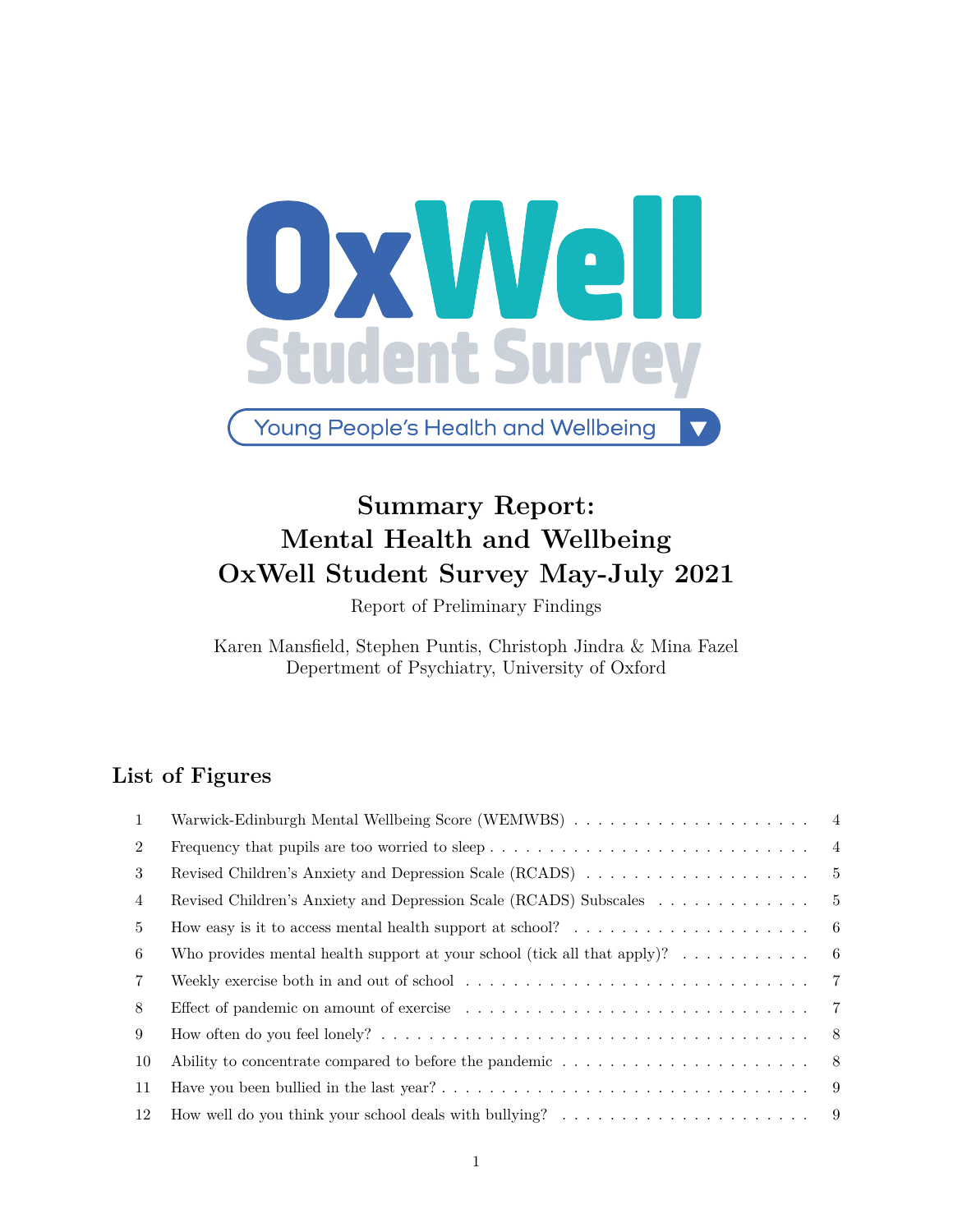### **Summary**

The OxWell School survey 2021 collected data from over 30,000 children and young people aged between 8 and 18 years at 114 primary schools, 55 secondary schools 2 middle and 5 through schools, and 1 FE college. The survey responses can be used to form a picture of the wellbeing of young people at schools in England, particularly given the considerable disruption many schools and students have experienced over the last year. Although this report does not enable comparison between schools or local authorities, we have provided each school and local authority with their own individualised report to compare to this one, and schools (with a sufficient number of responses) will have access to online data summaries from October 2021. If you have specific questions about the results that are not included in this report, please do get in touch with the research team at [oxwell@psych.ox.ac.uk.](mailto:oxwell@psych.ox.ac.uk)

Table 1 presents a summary of the responses we received from students across the schools we surveyed, including a breakdown of the numbers for each year group and (in brackets) the percentage this number represents. We report on how safe pupils are feeling both at school and at home although we do not know if the responses are about feelings of safety from abuse or from illness (such as catching COVID for example). The initial observations of responses of 17439 students in years 8 - 13 who took part in the survey show that 1161 reported having self-harmed within a month of the survey, which amounts to 6.7 % of the completed responses. Please be aware that only students in years 8-13 see any questions related to self-harm, only those who respond YES to the first question on self-harm are asked any other questions, and the self-harm data still need to be carefully reviewed before any conclusions can be made around the intention of students' actions and their ongoing risk.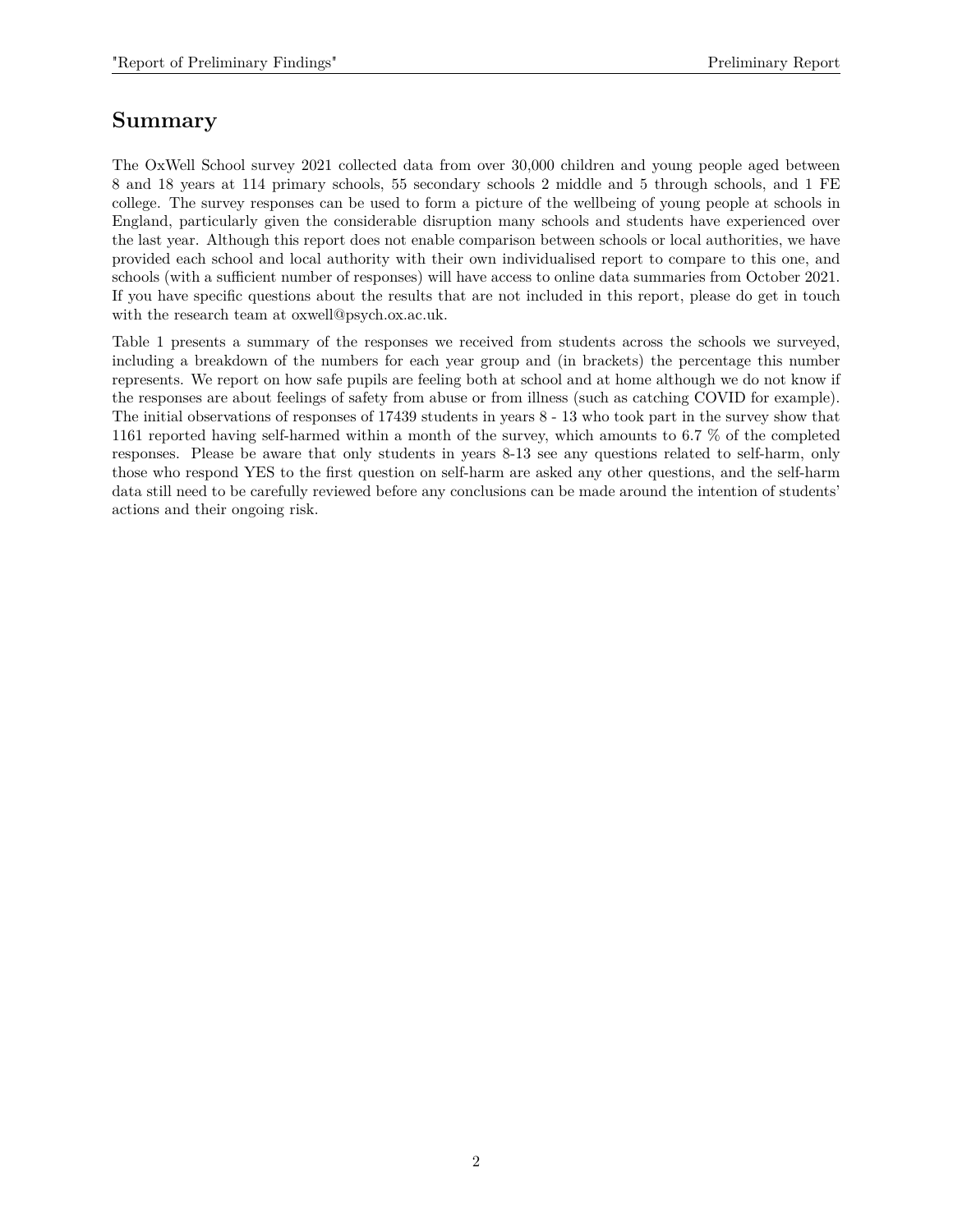|                                              | Overall $(N=31497)$               |
|----------------------------------------------|-----------------------------------|
| Date pupils took part                        |                                   |
| Range                                        | $2021 - 05 - 14 - 2021 - 07 - 22$ |
| Year group                                   |                                   |
| 5                                            | 4510 (14%)                        |
| 6                                            | 4092 (13%)                        |
| 7                                            | 5456 (17%)                        |
| 8                                            | 5555 (18%)                        |
| $\boldsymbol{9}$                             | 5342 (17%)                        |
| 10                                           | 4192 (13%)                        |
| 11                                           | 391 (1%)                          |
| 12                                           | 1643 (5%)                         |
| 13                                           | 316 $(1%)$                        |
| No response                                  | $\theta$                          |
| Have you been bullied in the last year?      |                                   |
| $No/O$ nce or twice                          | 26601 (91%)                       |
| Sometimes                                    | 991 (3%)                          |
| Often                                        | 1585 (5%)                         |
| No response                                  | 2320                              |
| Accessing mental health support at school*   |                                   |
| Difficult                                    | 6317 $(23%)$                      |
| Sometimes difficult                          | 7263 (27%)                        |
| Easy                                         | 13740 (50%)                       |
| No response                                  | 4177                              |
| Percentage of pupils who feel safe at school |                                   |
| Safe                                         | 18386 (72%)                       |
| Neither safe nor unsafe                      | 5229 (21\%)                       |
| Unsafe                                       | 1806 (7%)                         |
| No response                                  | 6076                              |
| Percentage of pupils who feel safe at home   |                                   |
| Safe                                         | 23225 (90%)                       |
| Neither safe nor unsafe                      | 1803 (7%)                         |
| Unsafe                                       | 715(3%)                           |
| No response                                  | 5754                              |

Below we have graphs reporting on a range of additional areas, including general well-being, sleep, more significant symptoms of depression and anxiety, how students are managing their school work, exercise, whether they think they can access mental health support at school and experience of bullying and perceptions of how they think their school manages bullying.

You are able to review the OxWell reports from 2019 and 2020 on the study team website [\(https://www.](https://www.psych.ox.ac.uk/research/schoolmentalhealth) [psych.ox.ac.uk/research/schoolmentalhealth\)](https://www.psych.ox.ac.uk/research/schoolmentalhealth). Please note we plan to conduct the next full OxWell Student Survey from Feb-April 2023 and hope you will continue to participate.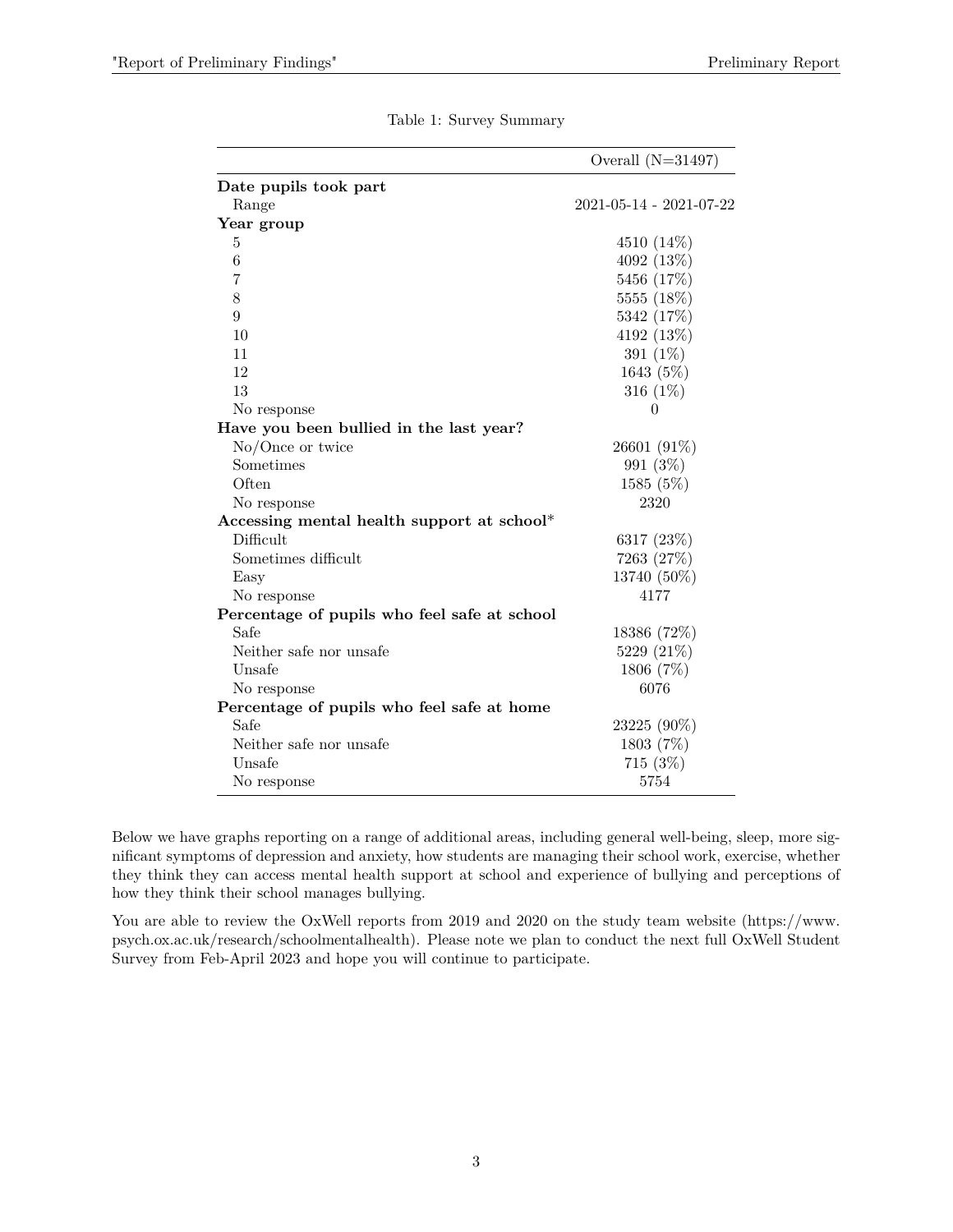# **Mental Wellbeing**



<span id="page-3-0"></span>Figure 1: Warwick-Edinburgh Mental Wellbeing Score (WEMWBS)



<span id="page-3-1"></span>Figure 2: Frequency that pupils are too worried to sleep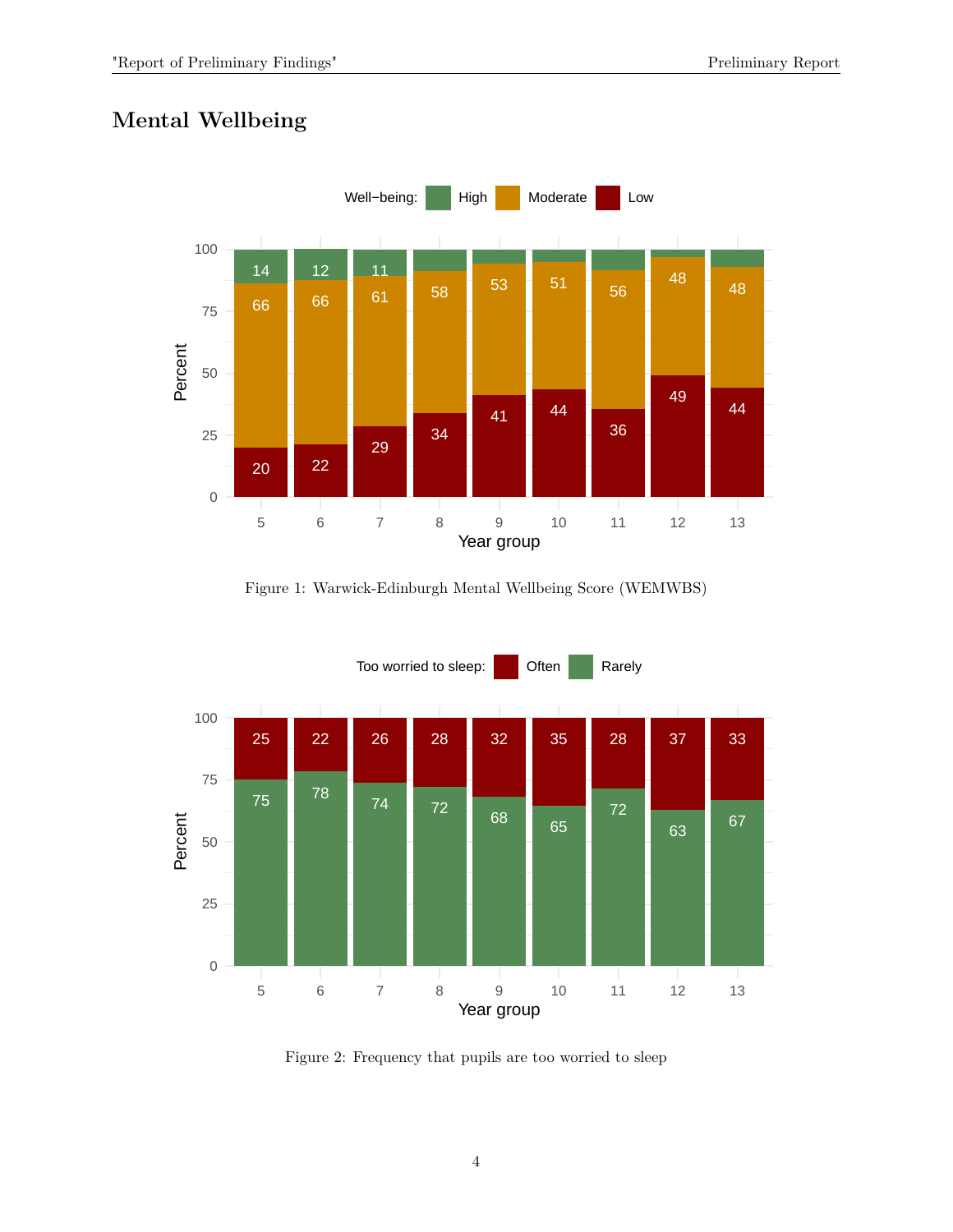# **Depression and Anxiety (Years 8 - 13 only)**



<span id="page-4-0"></span>Figure 3: Revised Children's Anxiety and Depression Scale (RCADS)



<span id="page-4-1"></span>Figure 4: Revised Children's Anxiety and Depression Scale (RCADS) Subscales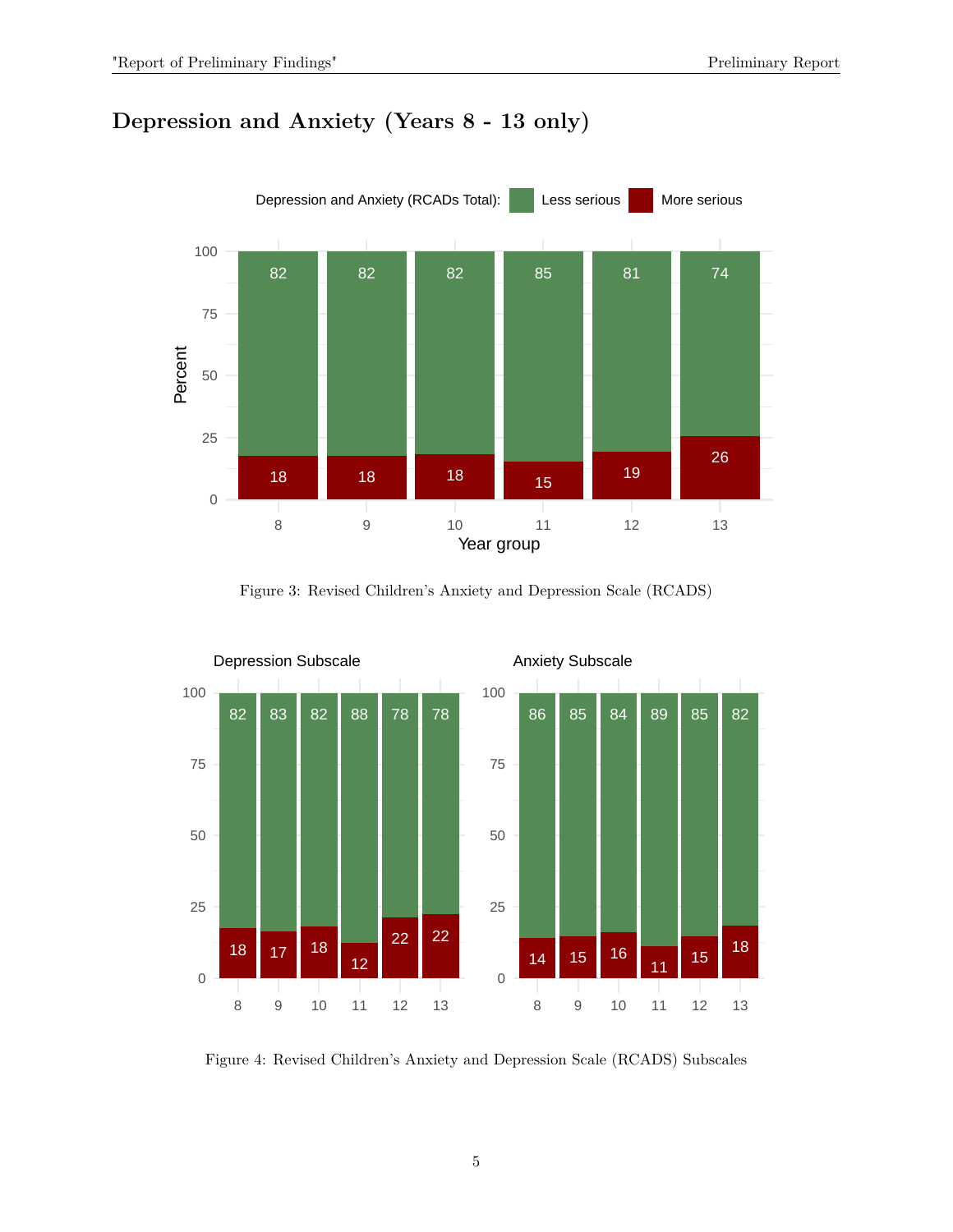



<span id="page-5-0"></span>



<span id="page-5-1"></span>Figure 6: Who provides mental health support at your school (tick all that apply)?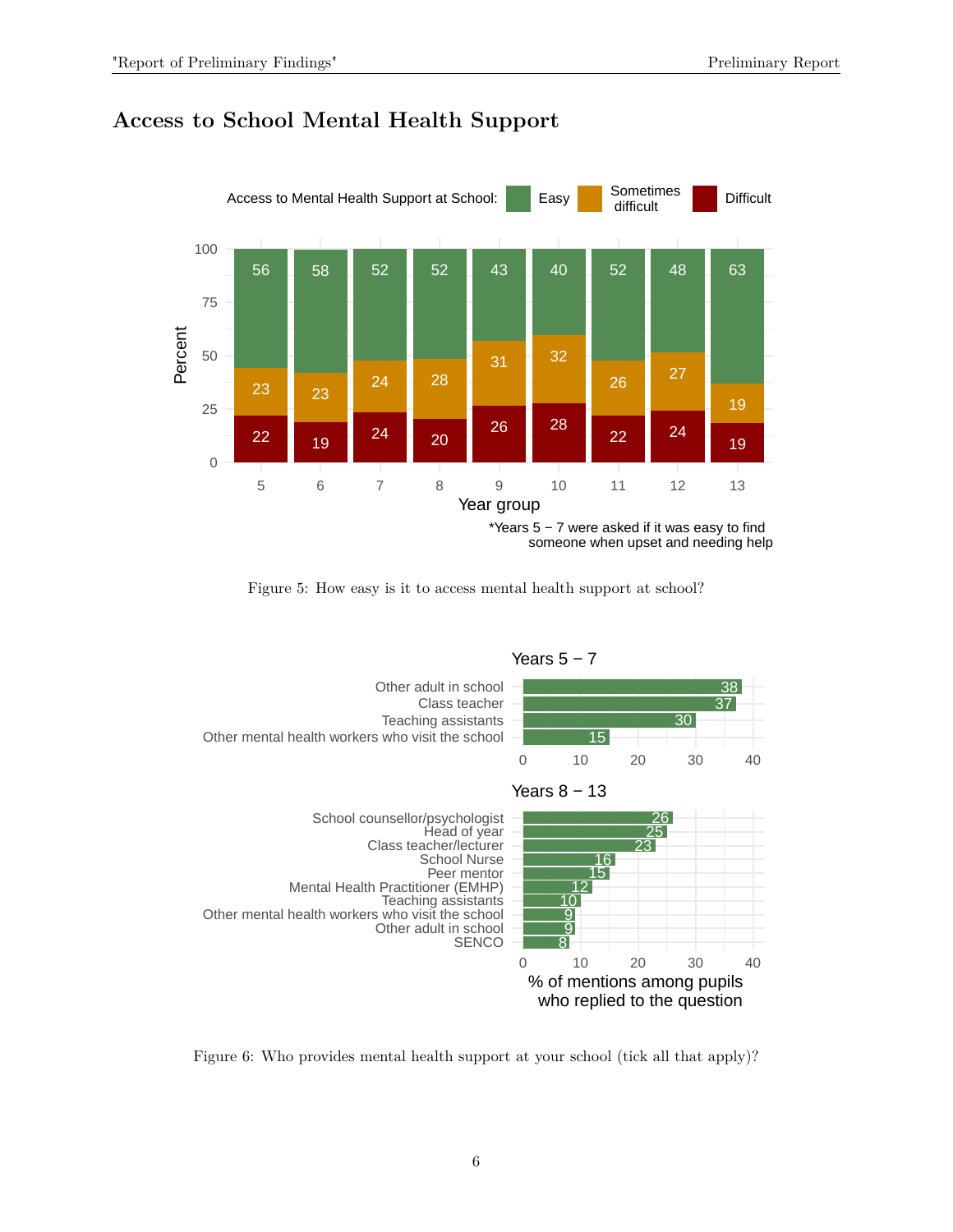# **Exercise**



<span id="page-6-0"></span>Figure 7: Weekly exercise both in and out of school



<span id="page-6-1"></span>Figure 8: Effect of pandemic on amount of exercise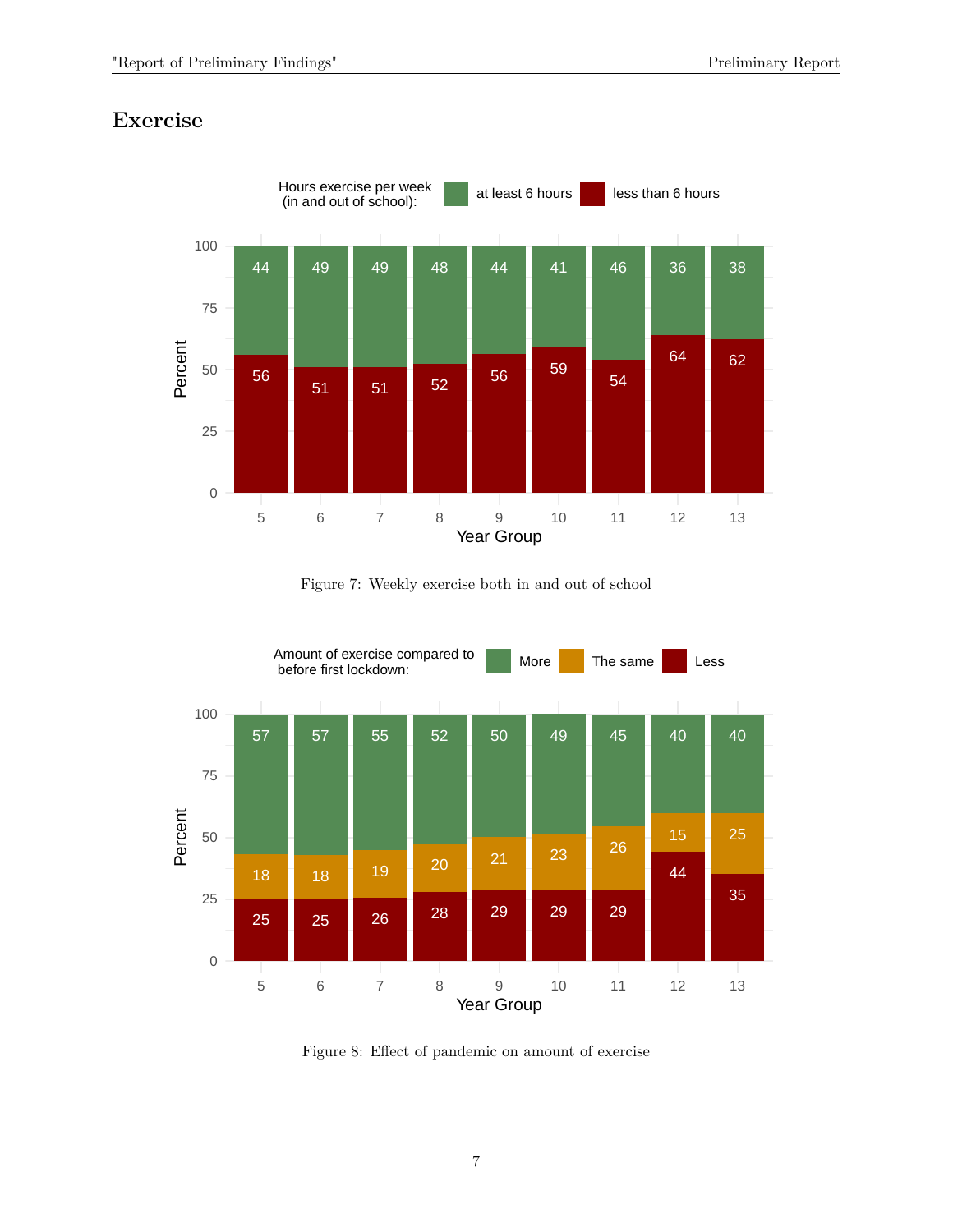# **Loneliness**



<span id="page-7-0"></span>Figure 9: How often do you feel lonely?

# **Managing School Work**



<span id="page-7-1"></span>Figure 10: Ability to concentrate compared to before the pandemic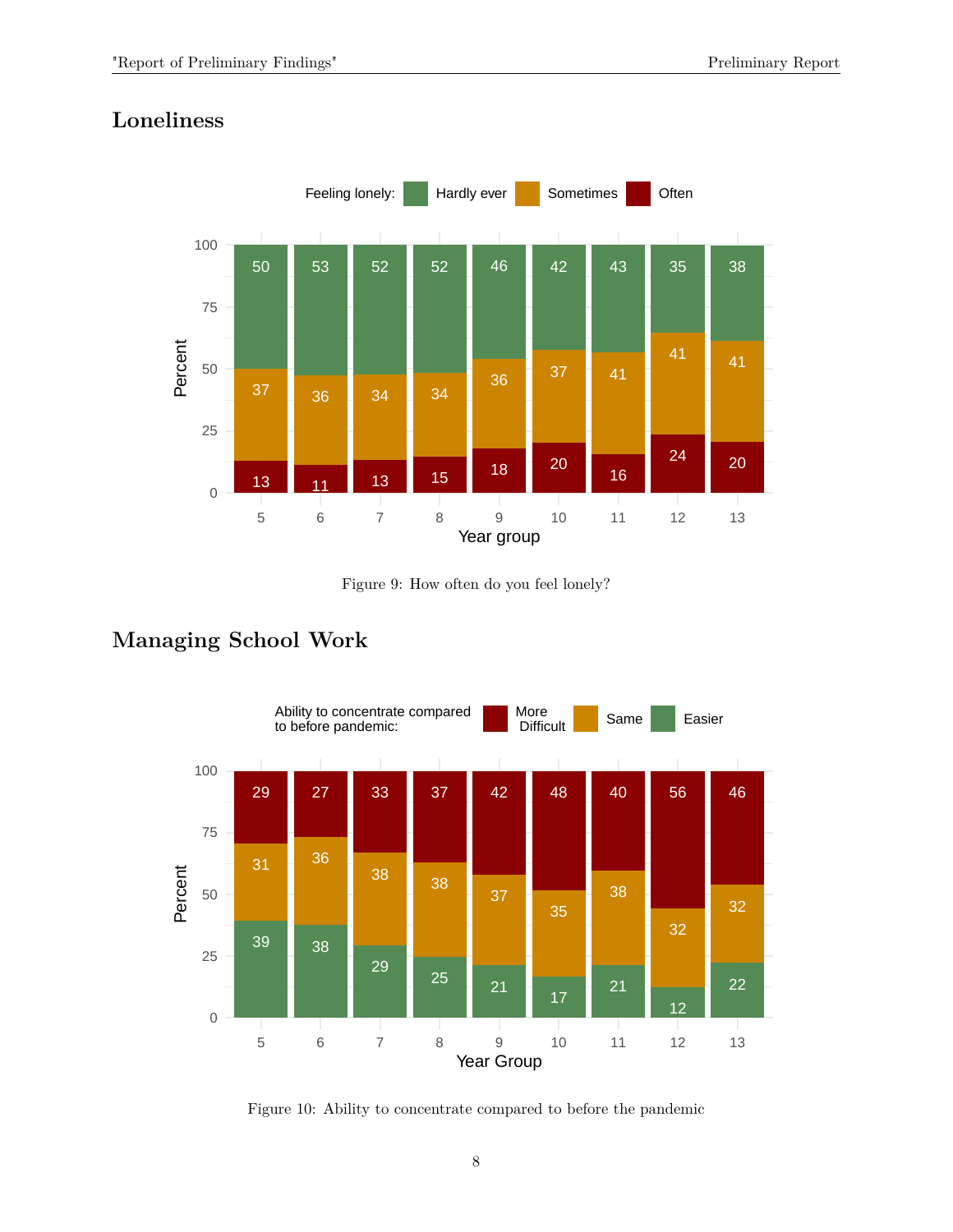# **Bullying**



<span id="page-8-0"></span>Figure 11: Have you been bullied in the last year?



<span id="page-8-1"></span>Figure 12: How well do you think your school deals with bullying?